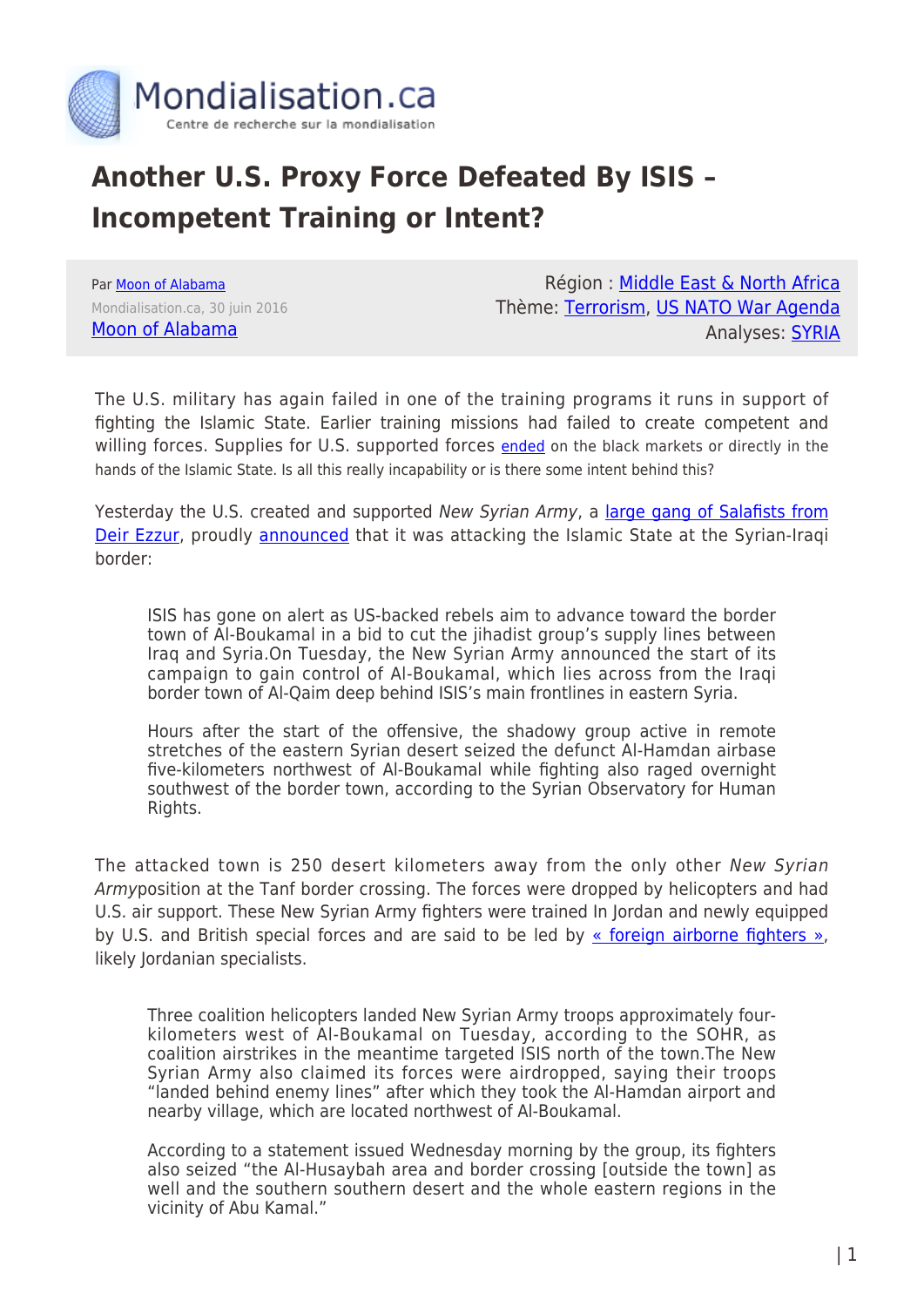The US-backed force further claimed that "sleeper cells of rebel clans in the Al-Boukamal countryside facilitated the advance of our troops."

Reuters [reports](http://uk.reuters.com/article/uk-mideast-crisis-syria-town-idUKKCN0ZE1YG) that the U.S. supported this attack in a way it usually ascribes to the Russians:

U.S.-led coalition jets fired missiles at the town's Aisha hospital used by Islamic State ..

We are waiting for Human Rights Watch's urgent condemnation of this outrageous warcrime …

One assumes that such a large operation is well prepared with thought out fire-plans, good intelligence and extensive logistic support. Fresh, well trained troops with the best available equipment, and with surprise on their side, should have had no real trouble to prevail in such an attack.

But the whole operation [failed](https://twitter.com/todayinsyria/status/748145724651671552/photo/1) terribly within just a few hours A total fiasco.

The Islamic State killed five « spies » in Al-Boukamal who were allegedly working for the New Syrian Army. It killed some 40 NSA troops during fighting and wounded some 15. It [seized](http://www.moonofalabama.org/2016/06/%22https://twitter.com/Terror_Monitor/status/748178531306242050) 6 brand new U.S. supplied trucks with miniguns and another 6 trucks with ammunition as well as satellite telephones. The rest of the New Syrian Army retreated to the defunct airbase they had started at and are waiting for exfiltration.

If this was a mission to resupply the Islamic State it indeed had some success. Otherwise it was another very embarrassing failure, not only for the New Syrian Army but of the professional militaries that trained and supported it.

One wonders what the highly paid U.S. military has been doing here. How can such an attack, with all advantages on the side of the U.S. proxies, fail? The British government orders its air force to bomb the Islamic State [only](http://www.private-eye.co.uk/issue-1421/news) when such « success » is need for some (inner-)political event. Is the U.S. way to « fight » similar? Is this intentional failure or sheer incompetence? Does the U.S. really want to fight the Islamic State? Or is this all just obfuscation?

La source originale de cet article est [Moon of Alabama](http://www.moonofalabama.org/2016/06/another-us-proxy-force-defeated-by-is-incompetent-training-or-intent.html) Copyright © [Moon of Alabama](https://www.mondialisation.ca/author/moon-of-alabama), [Moon of Alabama](http://www.moonofalabama.org/2016/06/another-us-proxy-force-defeated-by-is-incompetent-training-or-intent.html), 2016

## Articles Par : [Moon of Alabama](https://www.mondialisation.ca/author/moon-of-alabama)

**Avis de non-responsabilité** : Les opinions exprimées dans cet article n'engagent que le ou les auteurs. Le Centre de recherche sur la mondialisation se dégage de toute responsabilité concernant le contenu de cet article et ne sera pas tenu responsable pour des erreurs ou informations incorrectes ou inexactes.

Le Centre de recherche sur la mondialisation (CRM) accorde la permission de reproduire la version intégrale ou des extraits